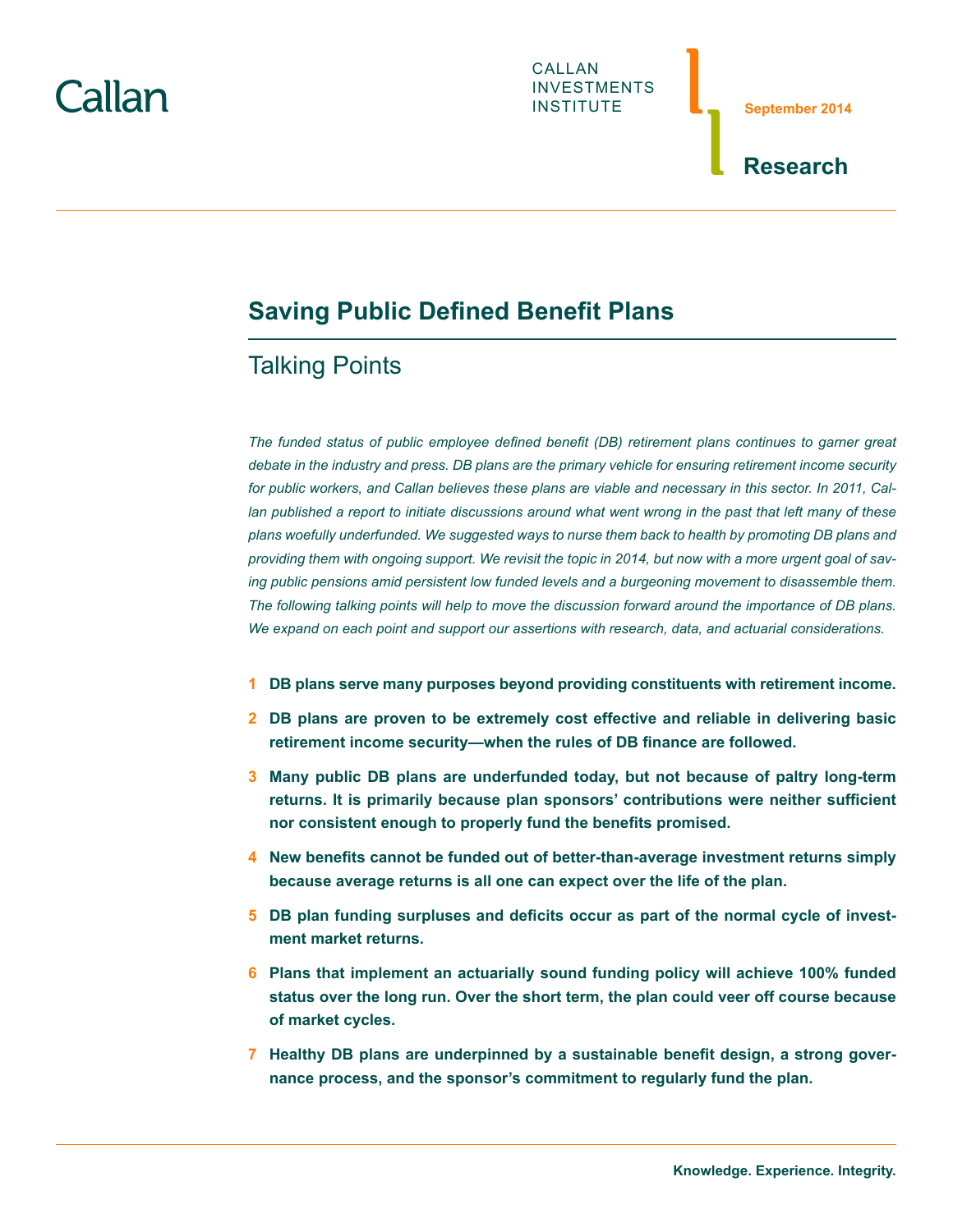## <span id="page-1-0"></span>**1. DB plans serve many purposes beyond providing constituents with retirement income.**

- Large DB plans are critical to well-functioning capital markets. By their sheer size, they can drive markets, command economies of scale, and also advance social and shareholder rights agendas. Through private investments, they are able to seed new companies and technologies.
- When retirees spend pension payments they support state and local economies. These amounts may be critical to sustaining small and rural communities.
- For state systems that opted out of Social Security, the DB plan is the only means for quaranteed lifetime income.
- Americans appear to support the idea of guaranteed lifetime income that DB plans provide. The public rejected former President Bush's suggestion to convert Social Security to a defined contribution-like system.
- There are other risk considerations for ensuring adequate retirement security. For example, avoiding growing demands on government programs like food stamps, Medicaid, and other high-cost social services.
- DB plans help to attract and retain valuable workers to public service by guaranteeing adequate retirement income security. Contrary to the belief that younger workers want more mobile benefits, a 2012 survey by Towers Watson showed that a vast majority of employees under the age of 40 now view traditional DB plans as very important.<sup>1</sup>
- Since DB plan benefits max out at retirement age, they offer an incentive to retire, thereby refreshing the workforce and advancing the careers of younger workers.

## **2. DB plans are proven to be extremely cost effective and reliable in delivering basic retirement income security—when the rules of DB finance are followed.**

• Most individuals are neither savvy investors nor disciplined savers. In particular, low-income earners are most at risk when it comes to saving and investing on their own in a defined contribution (DC) plan.[2](#page-6-1)

#### **Actuary's Insight**

Longevity and investment risk pose the largest threats to retirement income security.<sup>3</sup> DB plans are better able to manage both risks. DB plans have a large pool of participants that spread longevity risk, while individuals in a DC plan cannot guarantee that they will not outlive their savings[.4](#page-6-3) Similarly, DB plans have more diversified portfolios, better access to professional investment management, and greater power to negotiate fees, mitigating investment risk.

DB plan sponsors guarantee the pension liability and thus keep a long-term investment horizon, even when a significant number of employees retire. Individuals have shorter investment horizons, and will often reduce the investment risk in their portfolio as retirement approaches.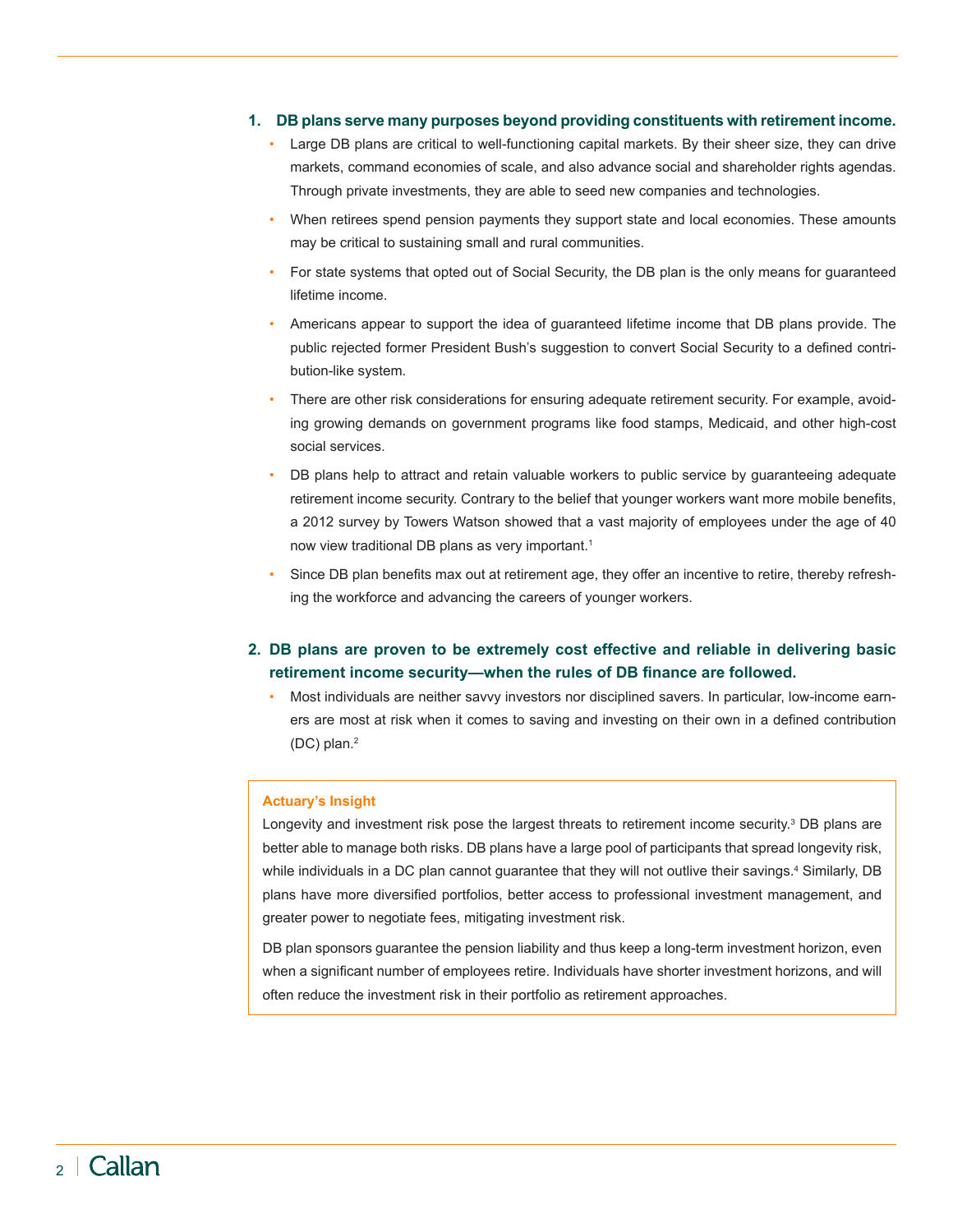- The Callan DC Index<sup>TM</sup> reveals DB plans have outperformed DC plans by an annualized 78 basis points since 2006.<sup>5</sup> DB plans benefit from having more diversified and illiquid asset classes, such as private real estate, private equity, and hedge funds. DC participants have demonstrated behavior that has negatively impacted returns, like buying lower-returning strategies, investing in company stock rather than a diversified equity portfolio, and trying to time the market.
- Individual investors in the average DC plan tend to pay significantly higher annual fees than DB plans due to differences between retail and institutional pricing.
	- *A Pension Benefit Study estimated that annual expenses for individual investors are 89 bps compared to 47 bps paid by one public plan.[6](#page-6-5)*
	- *As a result of lower fees and higher returns, for the same level of lifetime income, a DB plan costs 46 cents for every one dollar contributed to a DC plan[.7](#page-6-6)*
- DC plans are now the primary retirement vehicle for much of the private sector. The most effective DC plans take on DB plan characteristics through automatic enrollment, appropriate default options (institutional-quality target date funds), and automatic contribution escalation features. Many employers do not adopt these features because of cost and competitive considerations. Consequently, the worker must manage income replacement at retirement, and may ultimately need to receive government support.
- Hybrid pension plans—which combine the features and characteristics of DB and DC plans—can meet the needs of all stakeholders through the sharing of longevity and investment risks by both employers and workers.

## **Key Lessons from Today's Well-Funded Public Pension Plans**

- 1.Employers made their full annual required contributions.
- 2.Employees paid their share of contributions.
- 3.Benefit improvements were properly funded when adopted, and cost-of-living adjustments were made responsibly.
- 4.Anti-spiking measures were adopted on final benefit calculations.
- 5.Employers used "reasonable" actuarial assumptions for the discount and inflation rates in determining fund valuations.

 Source: National Institute on Retirement Security. "Lessons from Well-Funded Public Pensions: An Analysis of Six Plans that Weathered the Financial Storm." 2011.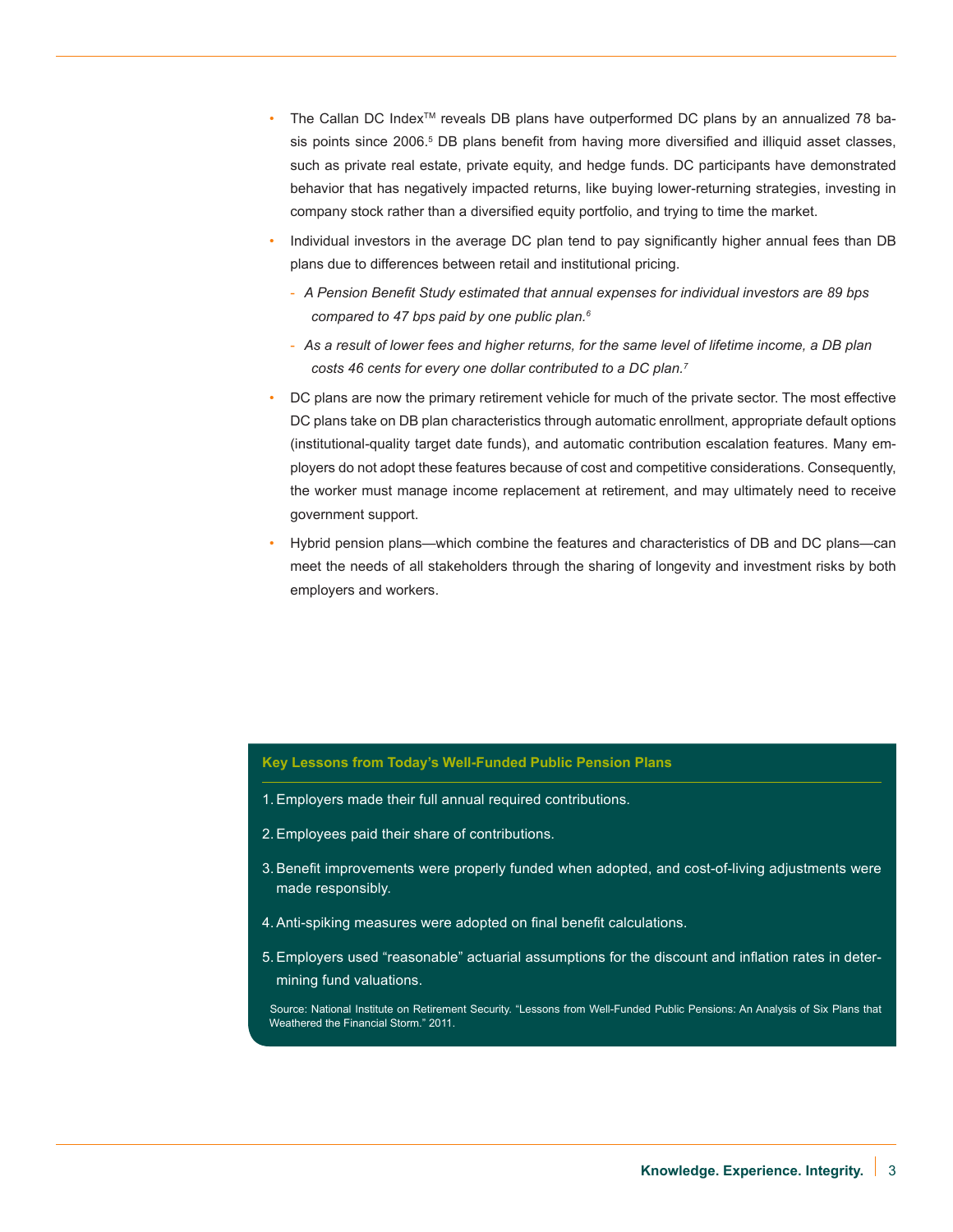- <span id="page-3-0"></span>**3. Many public DB plans are underfunded today, but not because of paltry long-term returns. It is primarily because plan sponsors' contributions were neither sufficient nor consistent enough to properly fund the benefits promised.** 
	- • The vast majority of public pension plans achieved their assumed annual investment returns. According to Callan's Public Fund Database, even the worst-performing funds (90th percentile) earned an annualized 9.17% over 30 years ended June 30, 2014 (**Exhibit 1**). However, returns over 10 and 20 years are considerably lower. Bond yields today (driving future bond returns) are at lows last seen in the 1950s and 1960s. Thus, excess returns cannot be counted on to reduce today's underfunding.

#### **Actuary's Insight**

Annual contributions are always required to fund normal costs and to support the accrued liabilities when the plan is underfunded. Plan sponsors need to fund the actuarial recommended contribution each year, which fairly represents the required annual contribution. Regular contributions benefit from the compounding of investment returns.

- In the DB model, new benefits are paid for with new cash contributions each year. These contributions must be invested in a fund that is structured to produce the assumed investment return over time.
- Fully funding pension benefits over the period of employment ensures intergenerational equity, which aligns the costs of today's services with their beneficiaries.
- Trustees and stakeholders have two ways to reduce today's underfunding: decrease liabilities or increase assets through contributions. Most DB plans need a combination of both to regain their health.



## **Exhibit 1 Callan Fund Sponsor Database Geometric Returns**

*Periods Ended June 30, 2014*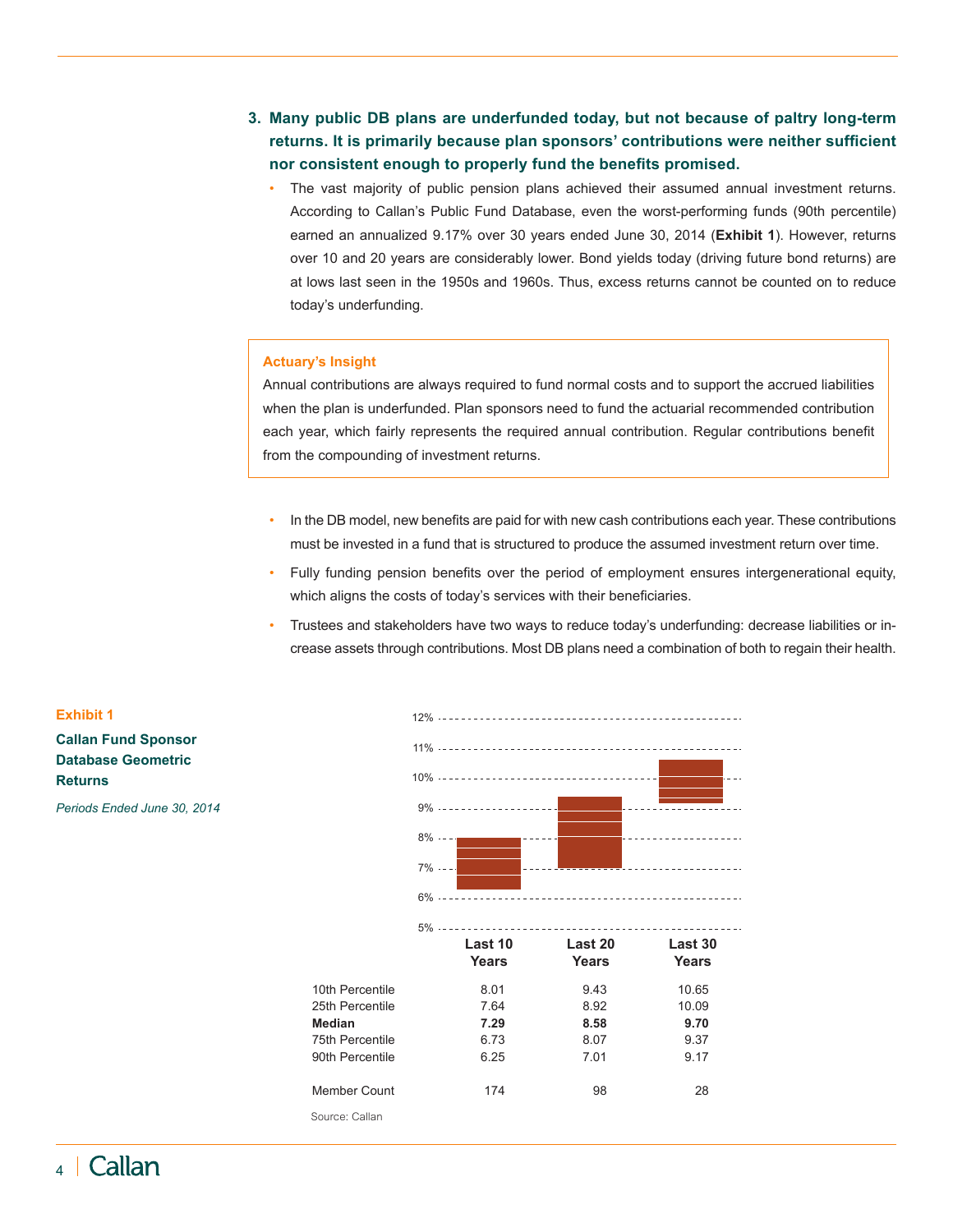- <span id="page-4-0"></span>**4. New benefits cannot be funded out of better-than-average investment returns simply because average returns is all one can expect over the life of the plan.** 
	- In the long term, periods of outperformance are balanced by periods of underperformance, which eventually causes returns to revert to the long-term average.

## **Actuary's Insight**

Assumed future investment returns are already included in actuarial funding calculations. The median actuarial discount rate in 2013 was 7.75%, slightly below the median rate of 8% used from 2001-2011.[8](#page-6-7)

Future projections of investment return assumptions should only be based on each plan's capital market expectations for its adopted asset allocation strategy.

The investment return assumption (or actuarial discount rate) is a projected long-term average or median of a wide range of very good, mediocre, and very bad investment returns, which can occur in any given year and over longer periods. **Exhibit 2** compares returns for a diversified portfolio of stocks (70% global equity) and bonds (30% U.S. fixed income)—typical of a public DB plan—to a long-term median actuarial discount rate of 7.75%. We note substantial long-term volatility; while the median 10-year geometric return over the entire period was 10.2%, more recent periods show underperformance.



Note: The asset allocation in Exhibit 2 is 41% U.S. equity, 29% non-U.S. equity, and 30% U.S. fixed income from 1970 to 2013. Prior to 1970, it is 70% U.S. equity and 30% U.S. fixed income. The benchmark for U.S. equity is the Russell 3000 Index after 1979; before 1979 the benchmark is a blend of 90% Ibbotson S&P 500 and 10% Ibbotson Small Company. For non-U.S. equity, the benchmark is MSCI EAFE from 1970 to 1988, and MSCI ACWI ex-USA thereafter. For U.S. fixed income, the Barclays Aggregate is the benchmark for periods after 1976; prior to 1976, it is a blend of 70% Ibbotson Intermediate Government and 30% Long Term Corporates. Measured over rolling 10-year periods from first quarter 1950 to fourth quarter 2013. Source: Callan

## **Exhibit 2**

**Rolling 10-Year Nominal Returns for 70% Global Equity/30% U.S. Bond Portfolio**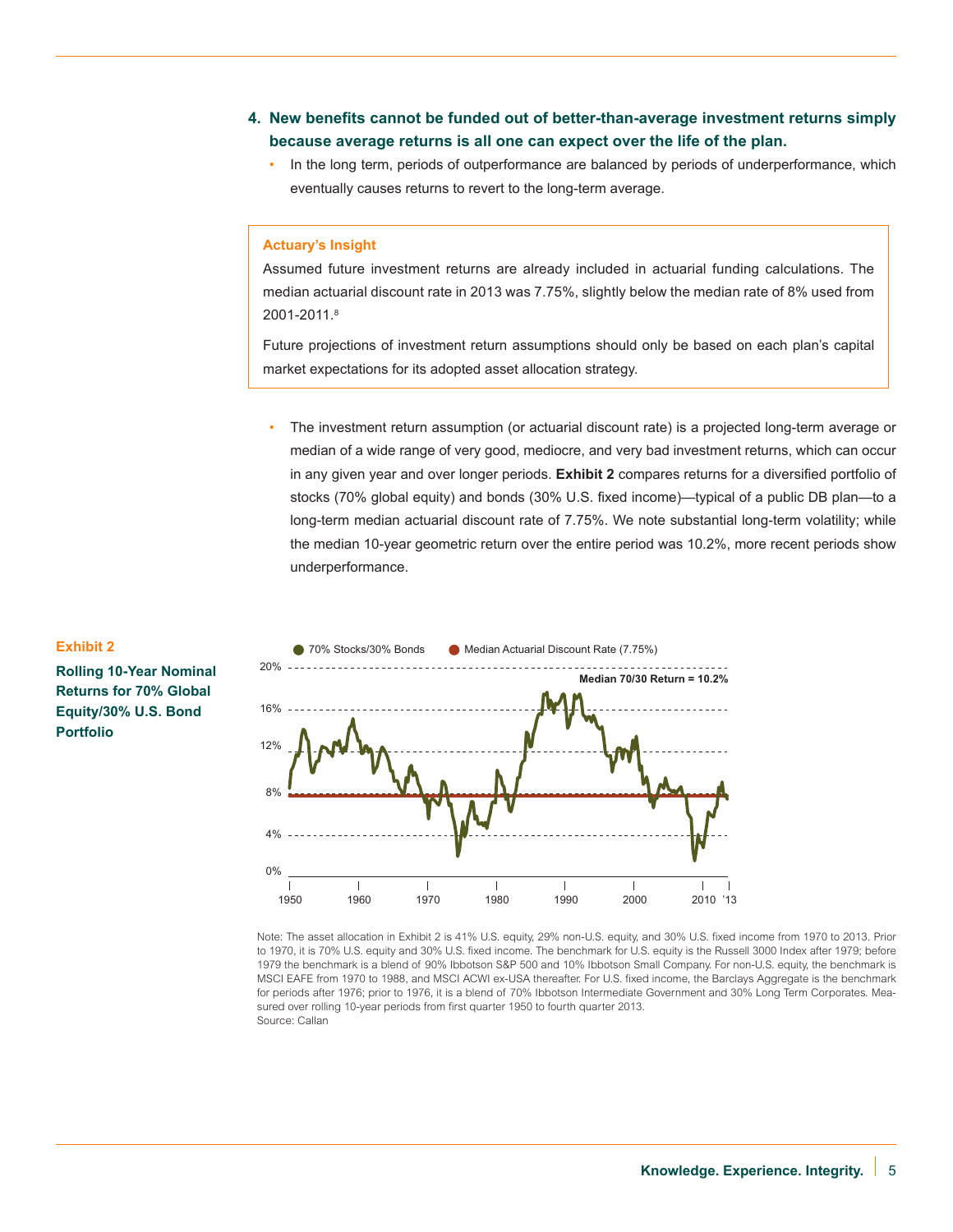## <span id="page-5-0"></span>**5. DB plan funding surpluses and deficits occur as part of the normal cycle of investment market returns.**

- As Exhibit 2 reveals, funding higher benefits out of a surplus is an irrational practice, as surpluses are a temporary product of market cycles. A pension surplus from better-than-average investment returns will turn into a deficit when returns fall below average. There is no such thing as an enduring surplus, unless the plan has been systematically overfunded.
- There are such things as real deficits, and they are invariably much deeper and more persistent than any surplus when the benefits have been systematically underfunded.

## **6. Plans that implement an actuarially sound funding policy will achieve 100% funded status over the long run. Over the short term, the plan could veer off course because of market cycles.**

- Far too many DB pension plans only approach 100% funding at market peaks. Sponsors need to have the discipline to allow for excess funding during good times without giving away surpluses to benefit increases.
- Surpluses will naturally become deficits at market bottoms. Funds need a positive surplus reserve in good times to prepare for bad times.
- The recommendations of the Blue Ribbon Panel on Public Pension Plan Funding (2014)<sup>9</sup> define three principles for an actuarially sound funding policy: adequacy, intergenerational equity, and cost stability/predictability. The task force concluded that adequacy (striving to fund 100% of the obligations over a broad range of future economic outcomes, both good and bad) and intergenerational equity should take precedent over the goal of cost stability and predictability, particularly when a significant portion of the investments are allocated to higher-risk and more volatile assets.

## **7. Healthy DB plans are underpinned by a sustainable benefit design, a strong governance process, and the sponsor's commitment to regularly fund the plan.**

Characteristics of good governance include ensuring that recommended contributions are paid, ensuring trustees have sufficient training and information to analyze risk, and being deliberate when making plan changes.

## **Actuary's Insight**

Good returns only have an impact on the health of DB plans if all of the money to fund the promised benefits is invested to take advantage of the compounding of investment returns.

What is often overlooked is that the actuarial liability for benefits granted will compound just like investment returns. This compounding effect is magnified as the plan matures. Without contributions compounding at a similar rate alongside liabilities, deficits will accelerate.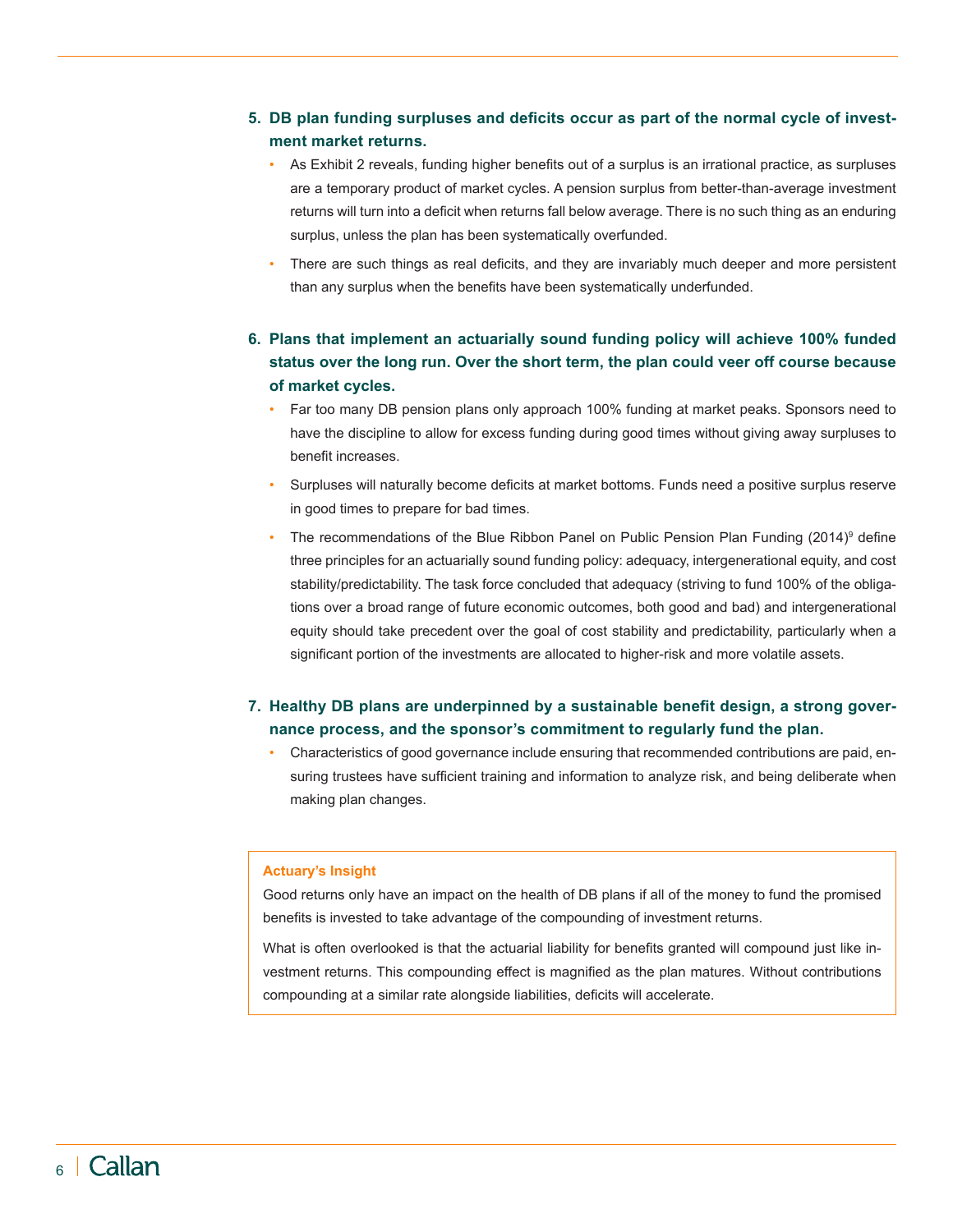## **Conclusions**

- Trustees and stakeholders can correct the mistakes of the past by going back to the basics: Create discipline through good governance and always make the necessary contributions to fund reasonable benefits over time. Adherence to these principles and new contributions in a positive investment market cycle has improved funding for most public DB plans over the last three years.
- Investment returns should not be counted on to reduce today's underfunding over the long term. A combination of reducing the present value of the liabilities and increasing assets through contributions will be needed.
- Plans should adopt a reasonable investment return assumption for the future based on the long-term capital market expectations for their unique asset allocation strategy.
- The long-term management objective should be to make the return that is needed for adequate longterm benefit, contribution, and funding policy with the least risk of not making it. Funds that increase investment risk in an attempt to "play catch up" run a grave risk of failure.
- DB plans are both cost effective and efficient in producing the safety net for retirement income security. DC plans can also play an important role in achieving this goal, but they transfer all of the risks from employers to workers. Risk sharing avoids the potential long-term real and social costs of insufficient income replacement for retirees.
- Callan believes that DB plans in the public sector are viable and necessary. Government bodies can achieve almost any financial goal given a disciplined strategy and enough time, something that all public pension fund sponsors have. All sponsors need to do is simply follow the rules of DB finance!

#### **Notes**

- <span id="page-6-0"></span>1 Towers Watson 2012 Global Workforce Study. "Engagement at Risk: Driving Strong Performance in a Volatile Global Environment." http://www.towerswatson.com/assets/pdf/2012-Towers-Watson-Global-Workforce-Study.pdf
- <span id="page-6-1"></span>2 Barbara Burtica, Howard Iams, Karen Smith, and Eric Toder, "The Disappearing Defined Benefit Pension and Its Potential Impact on the Retirement Incomes of Baby Boomers." 2009.
- <span id="page-6-2"></span>3 Longevity risk describes the risk of outliving one's savings. Longevity risk is very high for an individual because we know that 50% of the population will live past life expectancy (i.e., 50% of all participants in DC plans will therefore need to over save). Investment risk describes the risk that the portfolio's investment returns do not meet the expected return targets.
- <span id="page-6-3"></span>4 DC participants do have the option to annuitize their savings, effectively transferring longevity and investment risk to an insurance company. The current environment of very low interest rates reveals that most do not select this option, as the annuity price is driven by the level of interest rates at the time of purchase (i.e., timing risk associated with the annuity purchase).
- <span id="page-6-4"></span>5 Callan's DC Index results, first quarter 2014. Available at [http://www.callan.com/research/dcindex/](http://www.callan.com/research/dcindex)
- <span id="page-6-5"></span>6 Pension Benefit Design Study. Teacher Retirement System of Texas. Gabriel, Roeder, Smith & Company (GRS). September 1, 2012. http://www.trs.state.tx.us/about/documents/pension\_study\_benefit\_design.pdf
- <span id="page-6-6"></span>7 Ilana Boivie. Issue Brief, "Who Killed the Private Sector DB Plan?" National Institute on Retirement Security. March 2011.
- <span id="page-6-7"></span>8 NASRA Public Fund Survey. December 2013. http://www.nasra.org/files/Issue%20Briefs/NASRAInvReturnAssumptBrief.pdf
- <span id="page-6-8"></span>9 Report of the Blue Ribbon Panel on Public Pension Funding. An Independent Panel Commissioned by the Society of Actuaries. February 2014. https://www.soa.org/brpreport364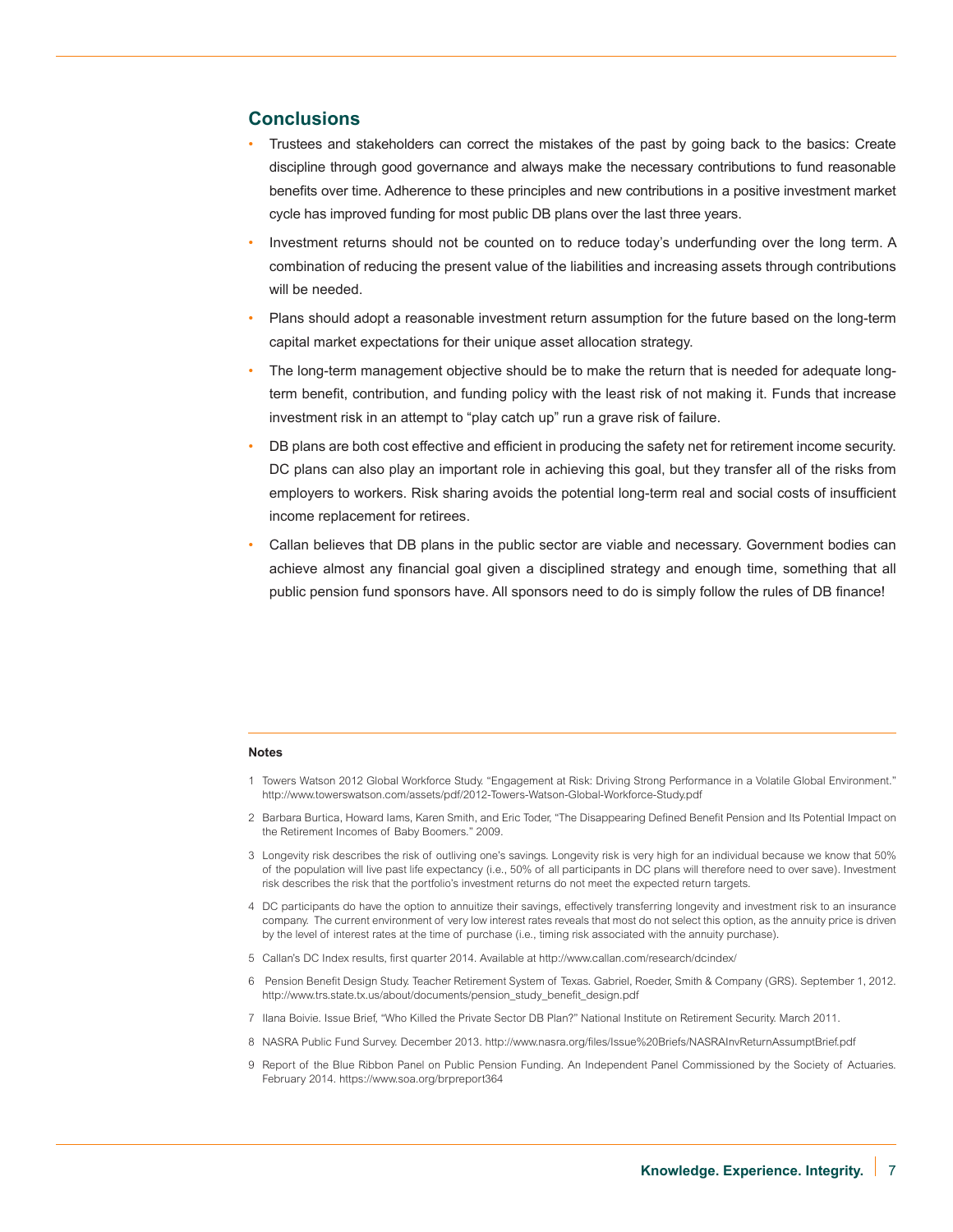#### **Authors**



**Ronald D. Peyton** is Callan's Chairman and Chief Executive Officer. Ron provides firmwide oversight by conferring with associates and clients to improve communications, process, and service quality. He is Chairman of Callan's Management Committee and the Emerging and Minority, Women, or Disabled-owned Managers Committee. He is Chairman of Callan's Board of Directors and a shareholder of the firm.

He serves on the Board of the United Way of the Bay Area, for which he is the Development Committee Chair. He also serves as Chairman of CFA Institute Asset Manager Code of Professional Conduct Advisory Committee, and is a member of the Strategic Advisory Committee for the CFA Society San Francisco. Ron serves as "Counselor" for the Indiana University Kelley School of Business Dean's Council. He is also an advocate for the Vista Center for the Blind and Visually Impaired, which Callan has supported for more than 20 years.

Prior to joining Callan in 1974, in addition to other financial responsibilities, Ron worked with Marathon Oil Company's pension investments while serving as an officer in the U.S. Army Reserve. Ron earned an M.B.A. degree in Finance and a B.S. degree in Accounting at Indiana University.



**Karen Harris, ASA, CFA,** is a Senior Vice President and a consultant in the Capital Markets Research group. Karen joined Callan in May 2000. She is responsible for assisting clients with their strategic investment planning, conducting asset allocation studies, developing optimal investment manager structures, and providing custom research on a variety of investment topics. She consults to a wide range of asset pools, including defined benefit

plans in areas such as workers comp, health care and casualty. Karen is also an instructor at the "Callan College" and has spoken frequently at the Callan Investments Institute. She is a shareholder of the firm.

Prior to joining the firm, she spent eight years as a consultant with Watson Wyatt Worldwide, an employee benefits consulting firm. Her duties included consulting to plan sponsor clients on pension plan design, funding, accounting, regulatory, and investment issues. She also spent four years in Jakarta assisting the Indonesian government to develop and implement a private employer pension law.

Karen earned the designation of Associate of the Society of Actuaries (ASA) and earned the right to use the Chartered Financial Analyst designation. Karen has a Bachelor of Mathematics from the University of Waterloo in Ontario, Canada.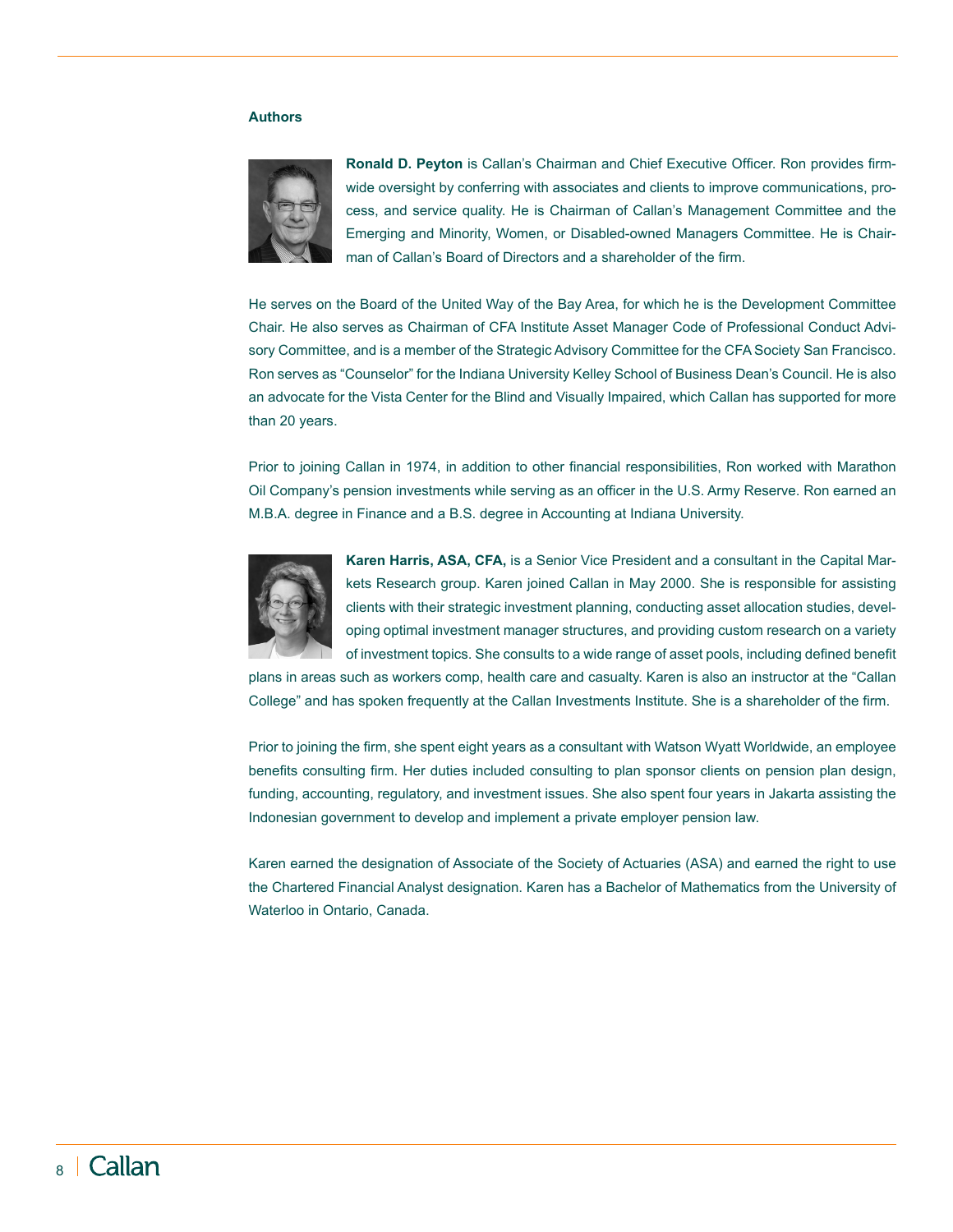*If you have any questions or comments, please email institute@callan.com.*

#### **About Callan Associates**

Callan was founded as an employee-owned investment consulting firm in 1973. Ever since, we have empowered institutional clients with creative, customized investment solutions that are uniquely backed by proprietary research, exclusive data, ongoing education and decision support. Today, Callan advises on more than \$1.8 trillion in total assets, which makes us among the largest independently owned investment consulting firms in the U.S. We use a client-focused consulting model to serve public and private pension plan sponsors, endowments, foundations, operating funds, smaller investment consulting firms, investment managers, and financial intermediaries. For more information, please visit www.callan.com.

#### **About the Callan Investments Institute**

The Callan Investments Institute, established in 1980, is a source of continuing education for those in the institutional investment community. The Institute conducts conferences and workshops and provides published research, surveys, and newsletters. The Institute strives to present the most timely and relevant research and education available so our clients and our associates stay abreast of important trends in the investments industry.

© 2014 Callan Associates Inc.

Certain information herein has been compiled by Callan and is based on information provided by a variety of sources believed to be reliable for which Callan has not necessarily verified the accuracy or completeness of or updated. This report is for informational purposes only and should not be construed as legal or tax advice on any matter. Any investment decision you make on the basis of this report is your sole responsibility. You should consult with legal and tax advisers before applying any of this information to your particular situation. Reference in this report to any product, service or entity should not be construed as a recommendation, approval, affiliation or endorsement of such product, service or entity by Callan. Past performance is no guarantee of future results. This report may consist of statements of opinion, which are made as of the date they are expressed and are not statements of fact. The Callan Investments Institute (the "Institute") is, and will be, the sole owner and copyright holder of all material prepared or developed by the Institute. No party has the right to reproduce, revise, resell, disseminate externally, disseminate to subsidiaries or parents, or post on internal web sites any part of any material prepared or developed by the Institute, without the Institute's permission. Institute clients only have the right to utilize such material internally in their business.